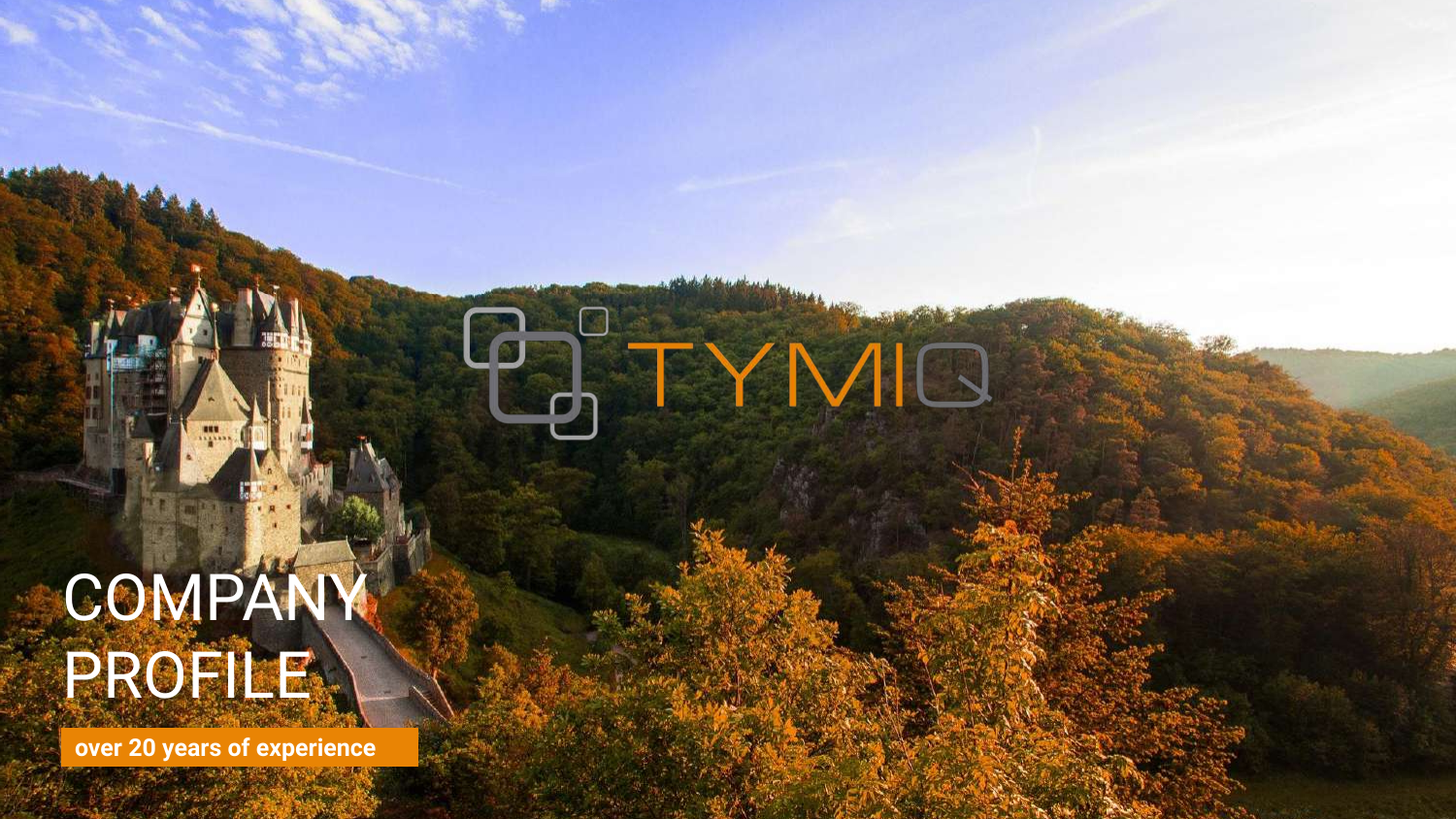### **ABOUT OUR COMPANY COMPANY PROFILE**

We are an experienced IT solutions provider offering full-cycle high loaded enterprise systems, web applications, mobile applications, Internet of Things (IoT) development and IT staff augmentation. We are proud of our experience on custom software development for various industries for clients mainly from Western Europe and United States.

Combination of software, firmware development and hardware solutions allows us to satisfy the most demanding clients. We build applications from scratch, as well as support and develop existing products.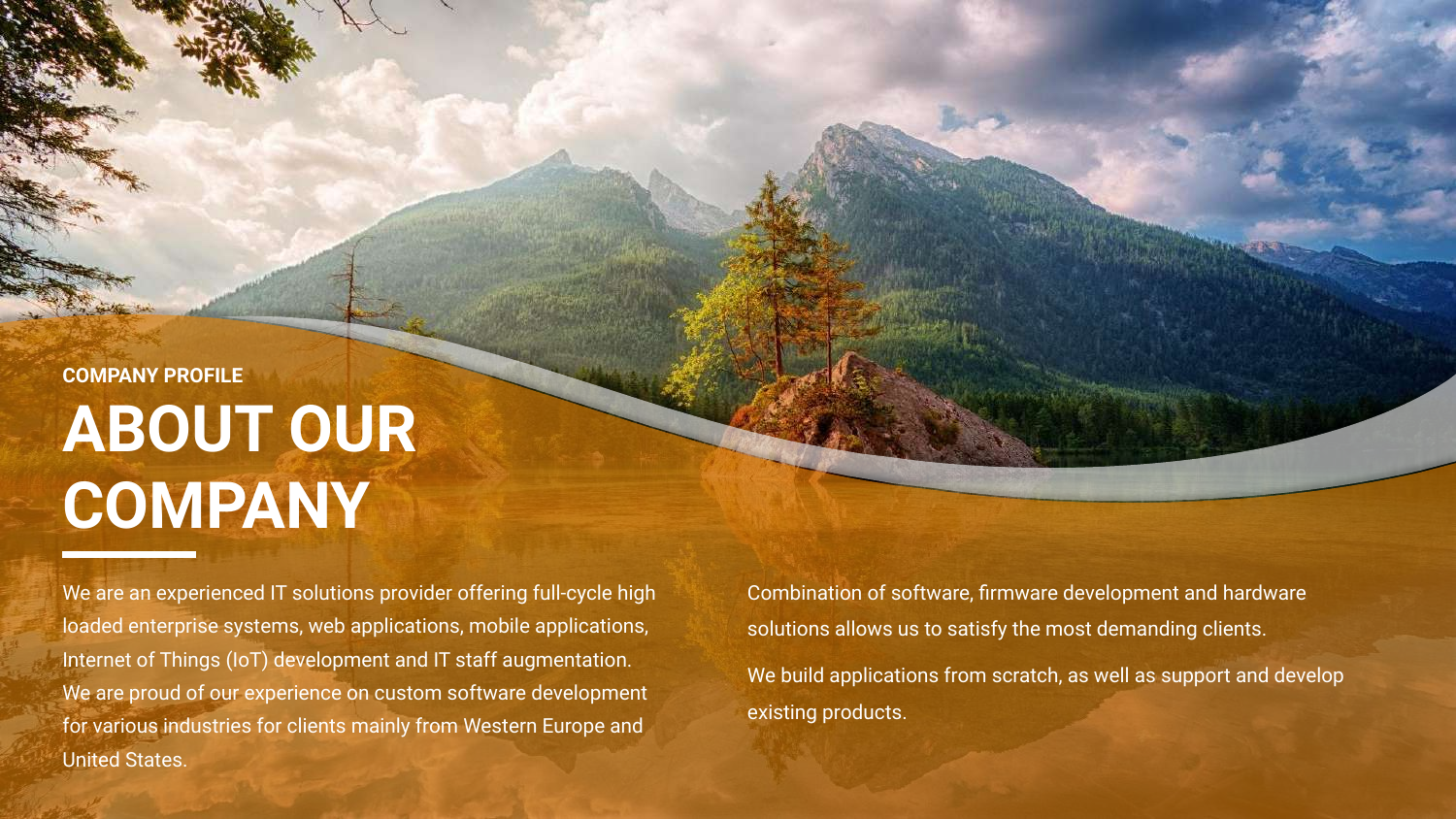## MEET OUR TEAMS

Over 20 years of experience



#### **Dmitry Tsybulko** Co-Founder, CEO

Lead architect for developing high quality products with an outstanding experience

### **Konstantin Mironovich**

Co-Founder

Experienced, intelligent and patient professional who knows how to organize software development processes



**Andrei Shakirin**

Co-Founder

Apache Committer and Project Management Committee Member



/andrei-shakirin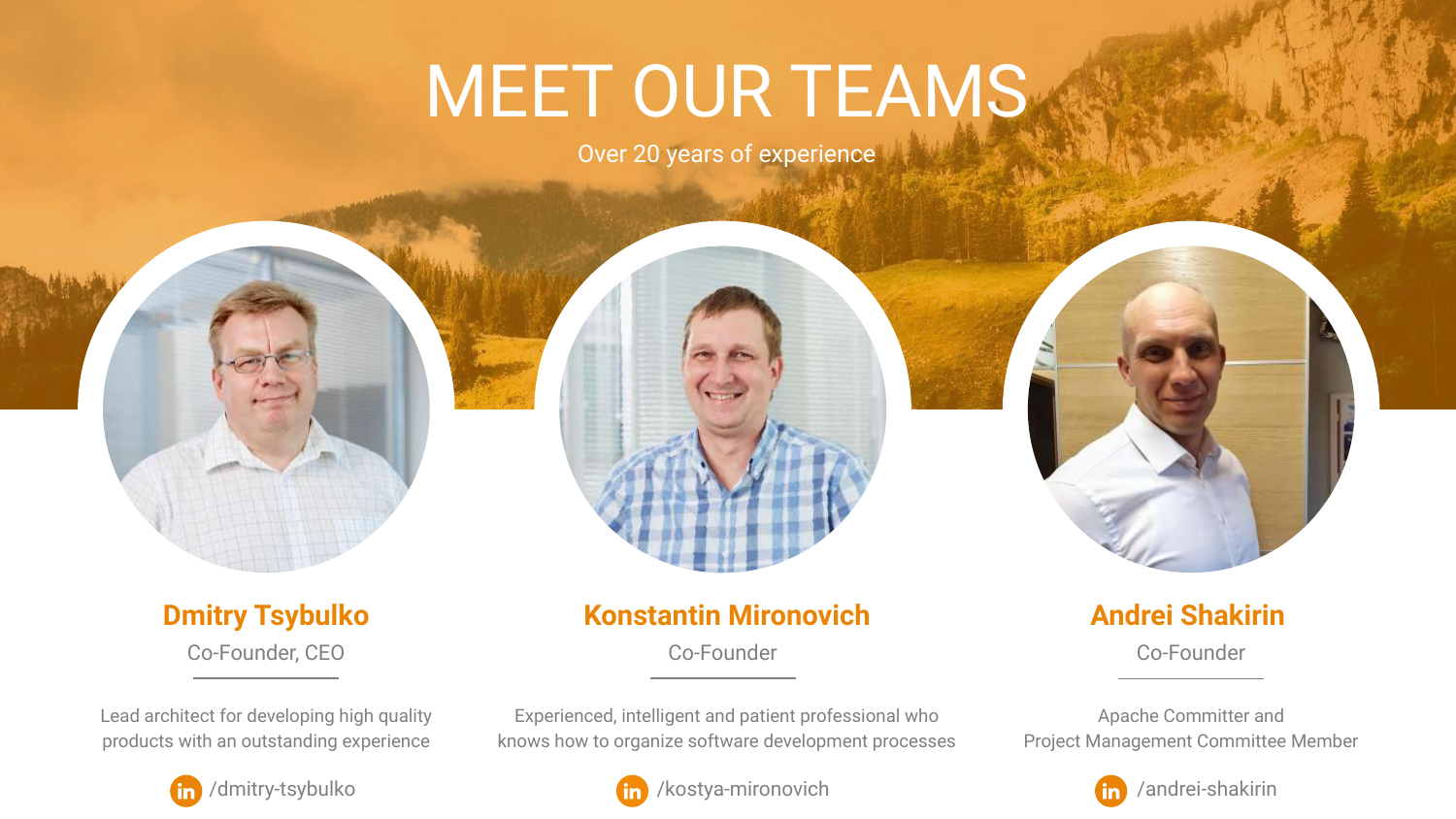













**Meet our team**

### **WE ARE PROUD OF OUR TEAM!**



50+ highly qualified engineers



Actual technical stack and efficient management models



Cohesion as a result of many years of working together



Individual commitment to a group effort is our basis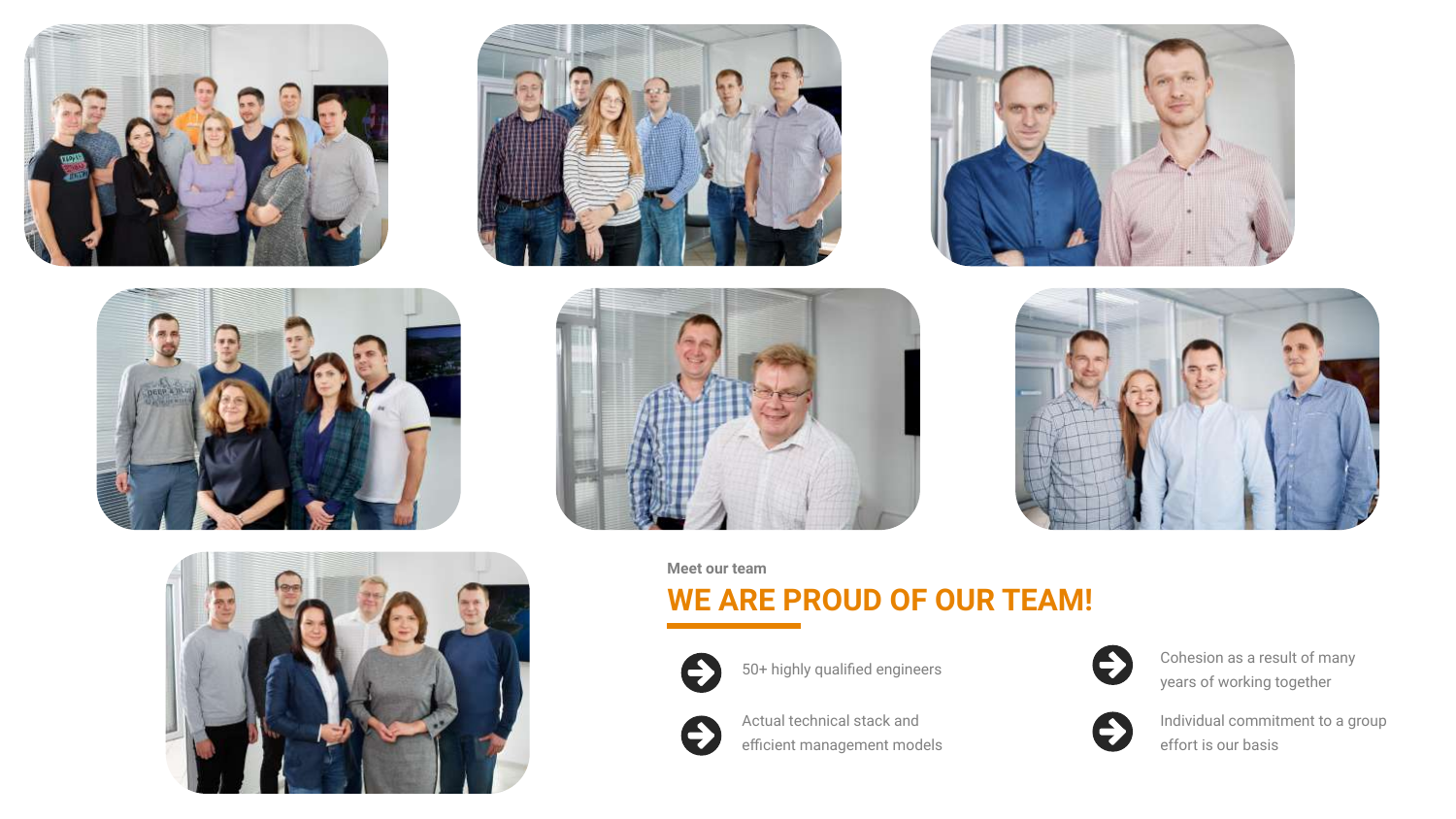## INDUSTRIES

TYMIQ provides comprehensive services in various industries

#### **Financial services**

Development of extended custom banking system, platforms for financial services, accounting software, Blockchain Fit solutions.

#### **Construction sphere**

Creation unique solutions for Construction sphere, web and mobile apps development (with offline mode support), complex reporting platform, BIM integration.



#### **E-commerce and retail**

Creation new and refactoring of existing e-commerce platform, web and mobile apps development, high load system architecture, development of third party integrations.

#### **Cross-industry solutions**

Development custom innovative IoT alerting and communication platform for incident, emergency and crisis management.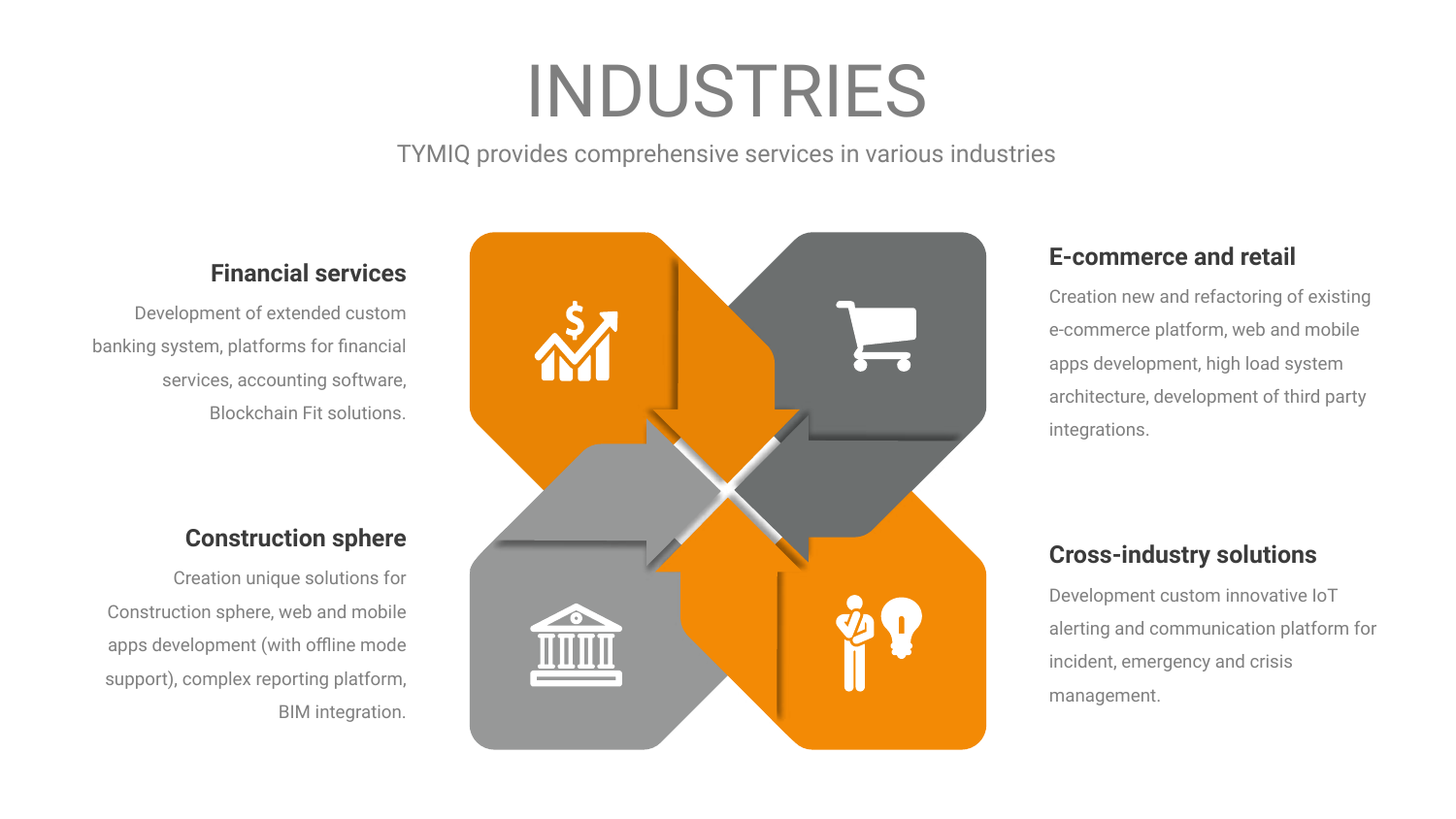### **Services**

We turn ideas into revenue

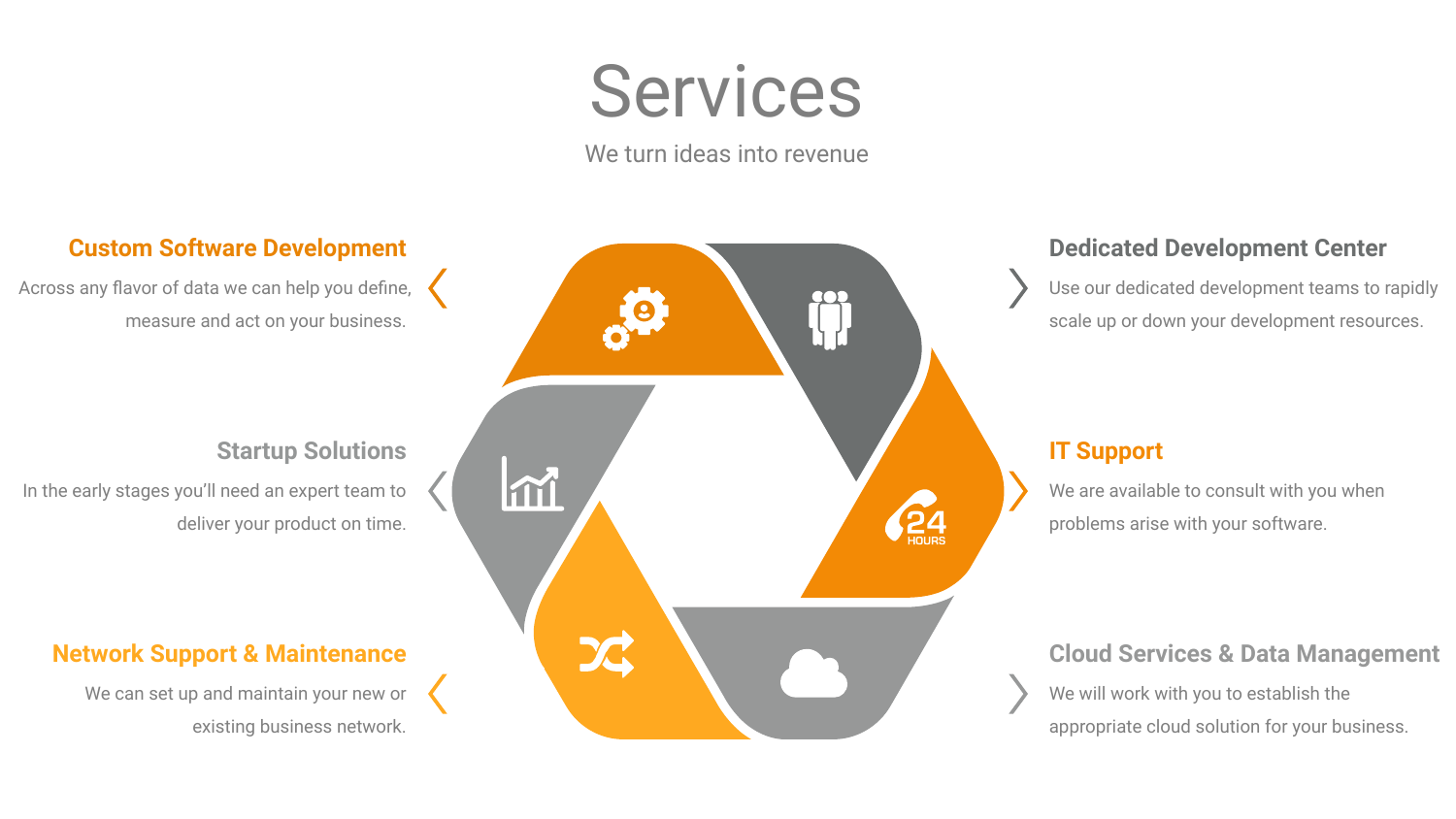# Technology Stack

Full digitalization cycle for your business

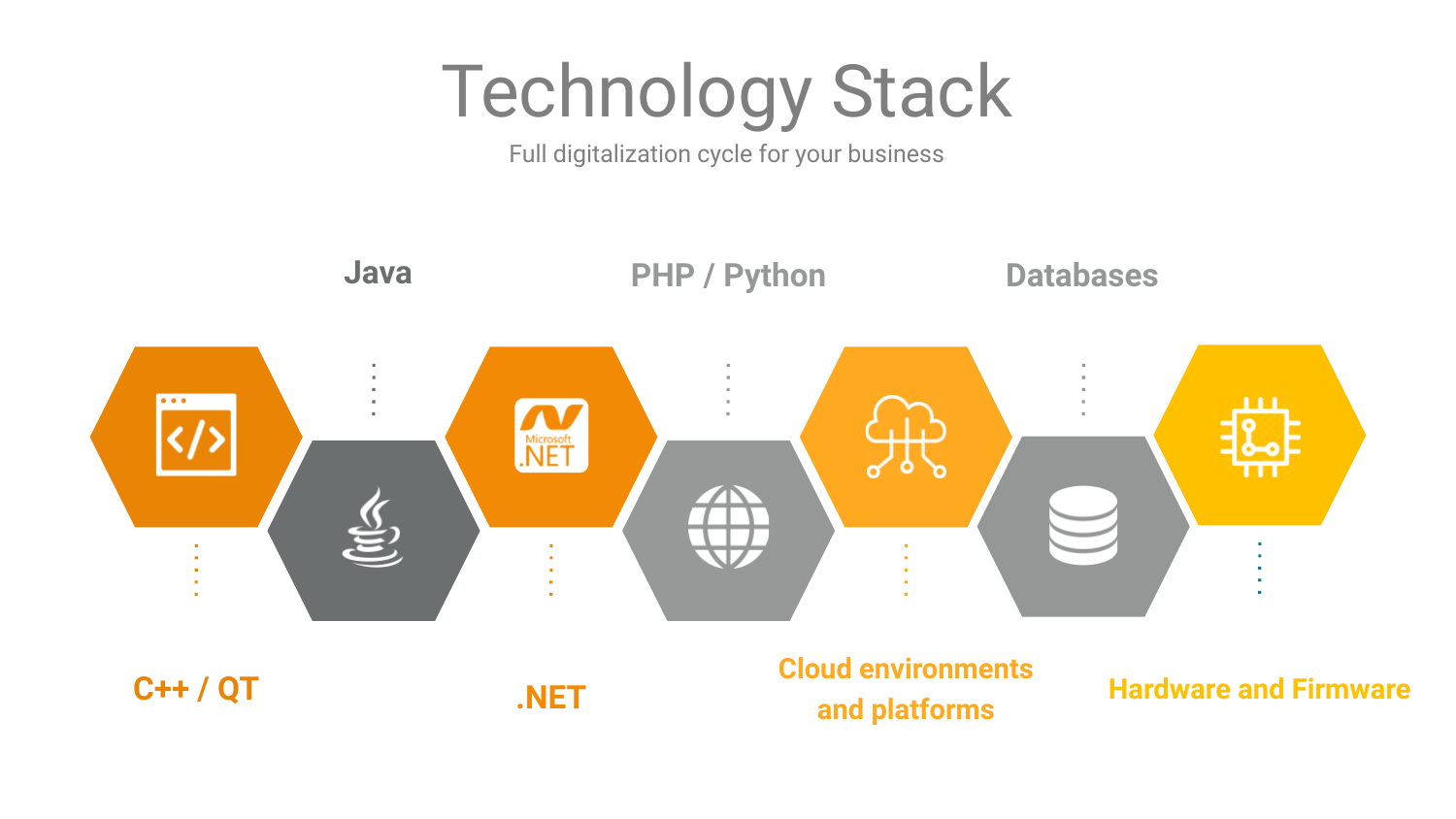OUR CLIENTS

### A true partnership is a two-way street.

### Our clients embrace this philosophy.

 Ideas and information flow openly and regularly, based on a foundation of mutual trust and respect for one another's expertise.

The best and most productive relationships are synergistic and goal-oriented, and a long-term relationship has the value add of deep-rooted industry and company knowledge and relationships.